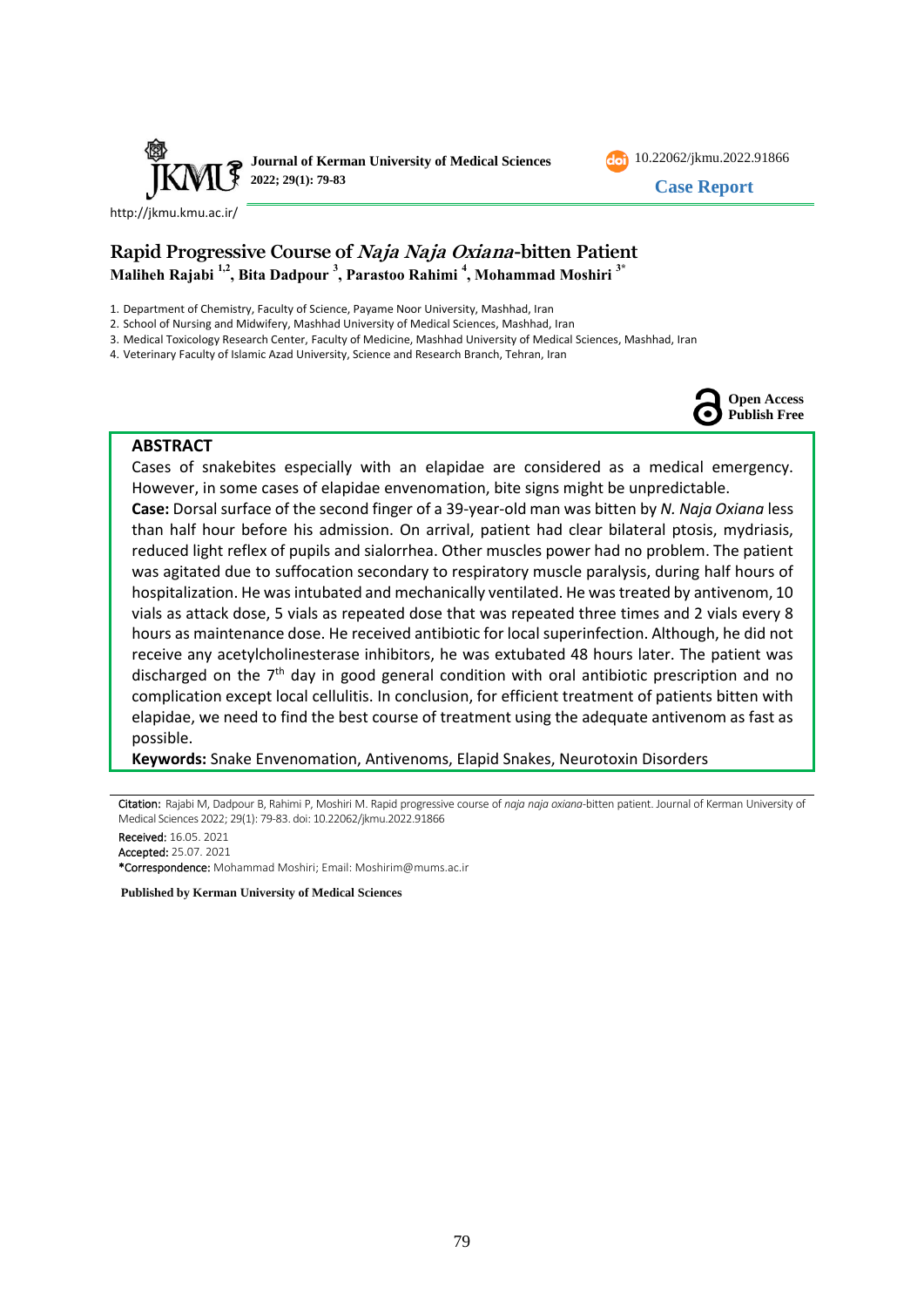#### **Introduction**

here are 3,500 species of snakes all around the world, which can be divided into three categories including toxic, semi-toxic, and none-toxic. The toxic group includes elapidae and viperidae (1). **T**

Cases of snakebites especially with an elapidae are considered as a medical emergency. Although, the level of toxicity depends on many factors (1). Clinical signs in snake bites are mainly due to the effect of alphaneurotoxin, cardiotoxin and hematotoxin, however, in some cases of elapidae envenomation, bite signs might be unpredictable (2, 3).

A 39-year-old man was bitten by elapidea who developed respiratory arrest very soon. The rapid onset of neurological symptoms in this patient was notable, which made it a rare case that should be reported.

#### **Case report**

On April 2, 2019, a 39-year-old male patient was admitted to Toxicology Emergency Unit of Imam Reza Hospital, Mashhad at 3:30 pm. He got bitten half an hour before admission. While he was sightseeing around the city, he sat on a rock, and suddenly, felt a burning sensation on his left hand and noticed a big, long snake beside him. He came to the emergency room immediately. He was bitten on the dorsal surface of the second finger. On arrival, patient had clear ptosis of the eyelids alongside mydriasis and pupil's response to light was slow. He also had sialorrhea. However, other muscles including the muscles of head, neck, limbs, and trunk had no problem. Patient's gag reflex was normal. His vital signs were as following: Pulse rate= 85 beats/min, Blood pressure= 130/80 mmHg, Respiratory rate  $= 18$  cycles/min, and electrocardiogram results included Rate= 71 beats/min, Axis= 52°, QTc= 380 msec, QRS= 80 msec, without any ST and T changes.

A common sign for snake bites is the presence of two puncture wounds from the animal's fangs, which was confirmed in this

case. However, other signs such as redness, swelling, bleeding or blisters were not observed. The bitten finger was splinted and placed at the same level of the heart.

At 4 PM, the patient was agitated due to suffocation secondary to respiratory muscle paralysis, however, he was able to understand the medical team's conversations clearly and answered them with no struggle. The bag-valvemask (BVM) ventilation was performed immediately. In order to keep him relaxed, the medical team informed him about his condition and assured him that they were totally aware of his situation and they were performing all necessary actions. Then, he was treated by lidocaine, midazolam, and fentanyl to tracheal intubation, however, initial attempts were unsuccessful due to the patient's drug addiction, past history of cervical disk surgery, neck prosthesis, and anterior position of his larynx. Therefore, the patient was intubated under GlideScope guidance using 200 mg of propofol, 400 mg of fentanyl, and 4 cc of lidocaine. He was treated by infusion of fentanyl 100 mg/h and midazolam 5 mg/h with monitoring of blood pressure, and he was ventilated mechanically.

At 4:30 pm, the antivenom (hexavalent snake antivenom immunoglobulin, 10 mml, Razi institute, Iran) infusion was started according to the protocol (1). At first, 10 vials were injected slowly over a one-hour period. Injection speed started slowly, and then, increased.

At 9 pm, the patient was transferred to intensive care unit (ICU). Within 24 hours after ICU admission, vital signs were normal, however, sinus bradycardia (42-52 beats/min) were reported but no specific treatment were taken regarding bradycardia due to the patient's normal blood pressure and stable hemodynamic. His wound was bandaged and tetanus vaccine and immunoglobulin were given. Because the coagulation tests were normal, heparin 2000 U was administered every 12 hours. The lab tests results are summarized in Table 1.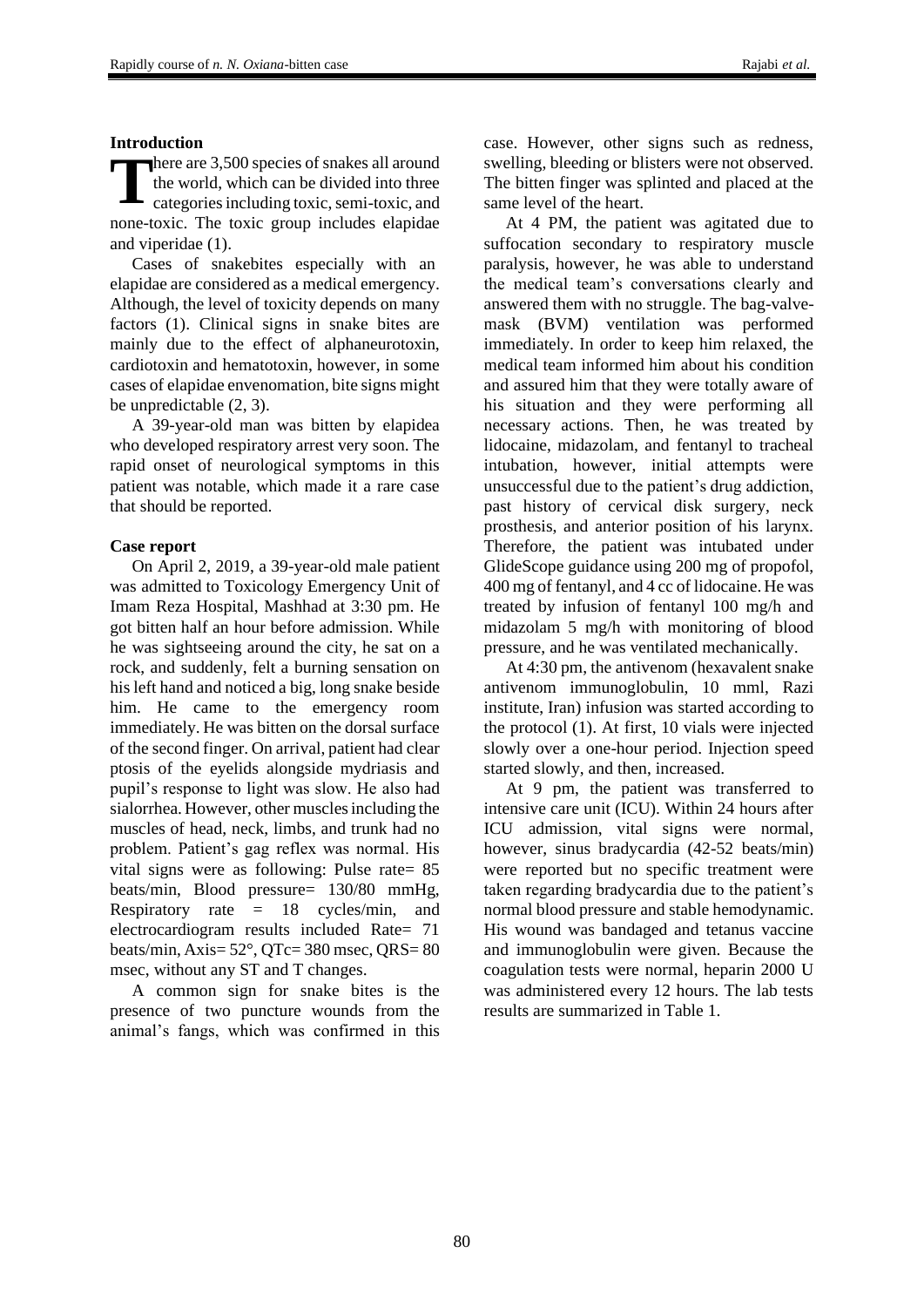| Day                                         | $\mathbf{1}$ |       | $\mathbf{2}$ |       | 3              | $\overline{\mathbf{4}}$ | 5        | 6    |
|---------------------------------------------|--------------|-------|--------------|-------|----------------|-------------------------|----------|------|
| Time $\Rightarrow$                          | 15:30        | 20:00 | 8:00         | 20:00 | 8:00           | 8:00                    | 8:00     | 8:00 |
| Lab Test (Unit) $\Phi$                      |              |       |              |       |                |                         |          |      |
| White blood cells $(\times 1,000)$          | 8.5          | 14.1  | 15.7         | 10.4  | 8.3            |                         | 9.1      | 9    |
| Hemoglobin (mg/dL)                          | 15.1         | 14.7  | 15.6         | 12.1  | 12.7           |                         | 12.8     | 12.8 |
| Hematocrit (%)                              | 42.6         | 41.3  | 42.5         | 33.9  | 34.9           |                         | 34.7     | 35.7 |
| Platelets $(\times 1,000)$                  | 221          | 257   | 143          | 143   | 225            |                         | 244      | 230  |
| Phosphorus (mg/dL)                          |              | 3.2   |              |       |                |                         |          |      |
| Potassium (mEq/L)                           |              | 3.7   |              | 3.5   | $\mathfrak{Z}$ | 3.4                     |          | 3.4  |
| Calcium (mg/dL)                             |              | 9.3   |              |       |                |                         |          | 8.7  |
| Sodium (mEq/L)                              |              | 141   |              | 135   | 141            | 138                     |          | 134  |
| Magnesium (mg/dL)                           |              | 1.9   |              |       |                |                         |          |      |
| Creatinine (mg/dl)                          |              | 1.0   |              | 1.0   | 1.0            | 1.0                     |          | 1.1  |
| Urea (mg/dl)                                |              | 40    |              | 23    | 21             | 16                      |          | 19   |
| Blood sugar (mg/dL)                         |              | 120   |              | 93    | 111            | 121                     |          |      |
| Alkaline phosphatase (U/L)                  |              | 187   |              |       |                |                         |          |      |
| Alanine aminotransferase (U/L)              |              | 19    |              |       |                |                         |          |      |
| Aspartate aminotransferase (U/L)            |              | 17    |              |       |                |                         |          |      |
| Prothrombin time (seconds)                  | 11.5         | 14.6  | 11.7         | 14.5  | 13.2           | 13.6                    | 14.8     | 14.9 |
| International normalized ratio (INR)        | 0.93         | 1.14  | 0.93         | 1.13  | 1.06           | 1.05                    | 1.09     | 1.19 |
| Partial thromboplastin time (second)        | 21           | 63    | 23           | 28    | 30             | 36                      | 24.8     | 30   |
| PH                                          |              | 7.38  |              | 7.39  |                |                         |          |      |
| $PO2$ (mmHg)                                |              | 58.2  |              | 58.2  |                |                         |          |      |
| PCO <sub>2</sub> (mmHg)                     |              | 41    |              | 41    |                |                         |          |      |
| HCO <sub>3</sub> (mEq/L)                    |              | 24    |              | 24    |                |                         |          |      |
| <b>Base excess</b>                          |              | 0.2   |              | 3.9   |                |                         |          |      |
| $O_2$ sat $(\% )$                           | 86.7         |       |              | 44.8  |                |                         |          |      |
| C-reactive protein (CRP)                    |              |       |              |       |                |                         | Negative |      |
| <b>Erythrocyte sedimentation rate (min)</b> |              |       |              |       |                |                         | 24       |      |

**Table 1.** A summary of laboratory results of case bitten by *Naja Naja Oxiana* treated in Imam Reza Hospital, 2019

According to the comments of infectious disease specialist, cefazolin was started (one gram every 6 hours). Due to the lack of improvement in patient's breathing and diaphragm paralysis, 5 vials of antivenom were injected three times every six hours, and then, 2 vials were administered every 8 hours for 24 hours. Also, according to the neurologist consult, the patient was not a candidate for Physostigmine administration. After 48 hours and discounting patient's sedative drugs, gradually, his respiratory muscles function improved and he was able to breathe spontaneously, thus, he was extubated, while he was fully conscious. Given the patient's history of addiction, he received 2.5 mg of methadone (subcutaneously) every 12 hours. Bradycardia was also eliminated at this time. In the same time period, the ptosis and sialorrhea were also eliminated and there was no need for suction.

On the third day of ICU hospitalization, the liquid oral intake was started and the patient was transferred to the poisoning ward. Also, due to local swelling of his left hand, soft tissue sonography and Doppler sonography of the upper extremity vessels were requested. Ultrasound of the left hand revealed inflammation and edema and subcutaneous soft tissue strain with no abscess or collection, and Doppler caloric examination revealed increased arterial blood flow due to distal limb inflammation. The possibility of compartment syndrome was rejected by orthopedist.

On the fourth day, regular diet was started. On the fifth day, the amount of wound secretion increased but his sedimentation rate (ESR) was 24 minutes and C-reactive protein was negative. According to the infectious disease specialist comments, the antibiotics regime was changed into clindamycin 900 mg every 8 hours and ciprofloxacin 400 mg every 12 hours. The patient was discharged on the  $7<sup>th</sup>$  day in good general condition with oral antibiotic prescription and recommendation for outpatient visit to the orthopedic clinic due to deep surface cellulitis without any abscess.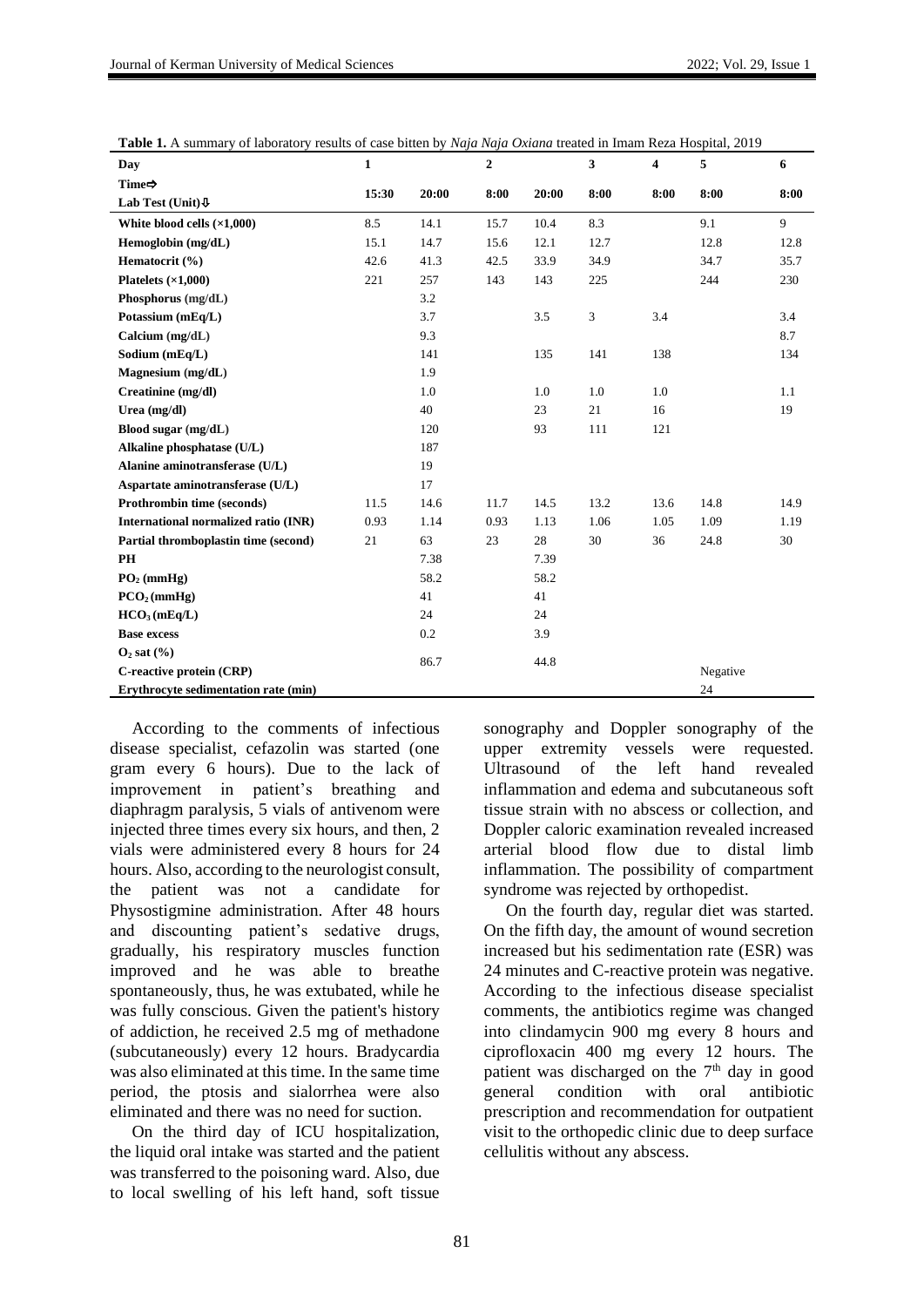### **Discussion**

Cobra bites are among the most dangerous bites, which kill a large number of people in Asian countries annually. Most of these patients lose their lives due to their late arrivals in clinic centers or choosing a clinic without enough facilities  $(3, 4)$ .

The venom of cobra snake is a neurotoxin that shows signs of neuromuscular paralysis and is the leading cause of death. Two types of neuromuscular toxins with pre- and postsynaptic blockings properties have been identified in venom of cobra snakes (2, 3). Presynaptic neurotoxins belong to phospholipase A2 toxins. This toxin is abundant in Naja Naja Oxiana, which is the native snake of the region. Therefore, it is likely that our patient had been bitten by it. This toxin targets motor nerve terminals, such as the neuromuscular junction, and enters the cell through binding to the terminal axons and endocytosis. In consequences, the number of synaptic vesicles is depleted and acetylcholine secretion is inhibited (5, 6). This process is an irreversible process, and therefore, its recovery requires nerve regeneration and time (7). This is a good interpretation for treatment with acetylcholinesterase inhibitors (AChEIs), such as physostigmine, which is not satisfying in presynaptic toxin intoxication, and synaptic remission requires a long period of time (8), therefore, in case of complete paralysis, it may require a long time to recover. Thus, well-timed actions and quick diagnosis is very important. In this patient, early diagnosis, and sufficient amount of antivenom, which neutralized the toxin in patient's circulatory system, helped reducing the patient's treatment time.

In this case, diaphragm and respiratory muscles paralysis occurred approximately one hour after the bite, which occurred much faster than expected. These symptoms usually occur within the first 3 to 24 hours after bites (3, 9). The one-hour delay is required for toxin to attach to the axon and exert its activity, therefore, there is usually a delay between the onset of symptoms and the time patient was bitten (1, 3, 9). In the current patient, the symptoms (ptosis) had developed in less than half an hour after the bite. However, given the patient's symptom on arrival, the medical team diagnosed rapidly and used antivenom as soon as possible. Even though, patient showed respiratory paralysis and respiratory problems prior to that. Therefore, the appearance of symptoms of facial or local muscle paralysis in a patient with a cobra snake can be a sign for future respiratory paralysis, although it may be unpredictable at the time (1).

Venom of cobra snake contains post-synaptic toxins, which are also found in Naja naja Oxiana, the native snake of the region (10). These toxins bind to the acetylcholine receptor at the neuromuscular junction and cause paralysis. This does not damage the cell, and therefore, it is reversible with antivenom, and there is no need to prescribe acetylcholinesterase inhibitors (3), although some authors recommend treatment with these drugs for postsynaptic paralysis as adjuvant therapy (1). In the current patient, as antivenom therapy improved his symptoms and stopped the progression, while he was ventilated mechanically, no acetylcholinesterase inhibitors were administered.

In this patient, due to life-threatening symptoms, 10 vials of antivenom were initially infused as attack dose. Then, due to lack of proper response and progressive symptoms, he received another 5 vials of antivenom three times a day. Antivenom therapy had been continued until the physicians were convinced that there is no new symptom or symptom progression was stopped and the remained symptoms were related to the presynaptic blocking and the patient should be given time.

In conclusion, for efficient treatment of patients bitten with Elapidae, we need to find the best course of treatment using the adequate antivenom as fast as possible.

### **Acknowledgements**

This study received no specific grants from any funding agencies in the public, commercial, or not-for-profit sectors. The authors would like to thank the patient for his agreement with publication. And special thanks to the staff of the poisoning ward and ICU of Imam Reza Hospital for their kind cooperation as well.

### **Authors' contributions**

M.M and B.D find the case and treted him; M.R and P.R wrote the maniscrpt search on the litresures; P.R and M.M edited them. All authors accept final draft. M.M. is corresponding author.